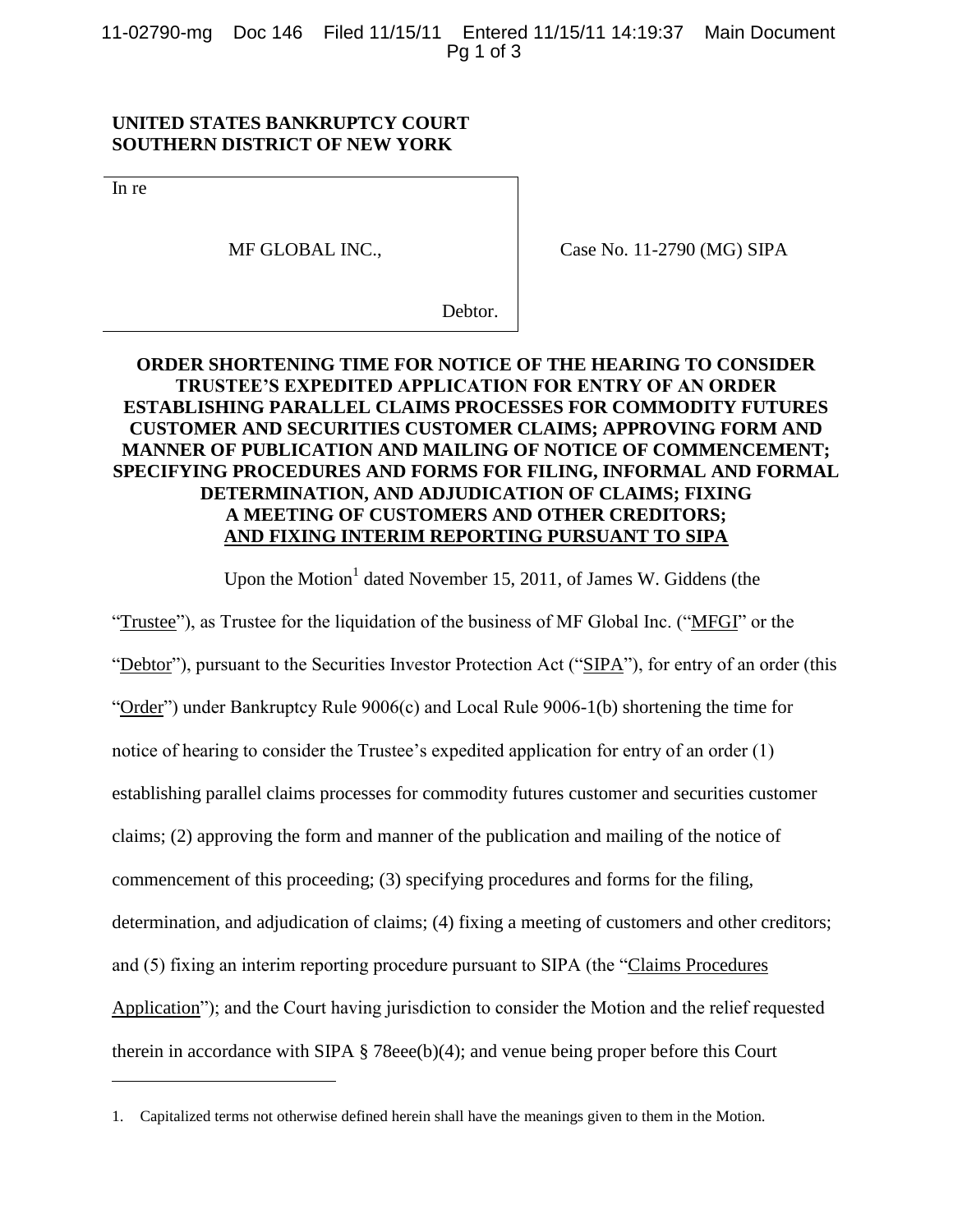## 11-02790-mg Doc 146 Filed 11/15/11 Entered 11/15/11 14:19:37 Main Document Pg 2 of 3

pursuant to SIPA § 78eee(a)(3) and 15 U.S.C. § 78aa; and it appearing that the relief requested by the Motion is necessary and in the best interests of the estate, its customers, its creditors, and all parties in interest; and it appearing that no other or further notice is necessary except as provided herein; and the Court having determined that the legal and factual bases set forth in the Motion establish just cause for the relief granted herein, it is hereby

ORDERED that the Motion is granted; and it is further

ORDERED that the hearing to consider the Claims Procedures Application shall be held on **November 16, 2011 at 3:30 p.m.** (Prevailing Eastern Time) before the Honorable Judge Glenn, One Bowling Green, New York, New York, 10004, Courtroom 501. The hearing on the Claims Procedures Application may be adjourned from time to time without further notice other than an announcement of the adjourned date or dates in open court. Notice of such adjourned date(s) will be available on the electronic case filing docket; and it is further

ORDERED that any responses (the "Responses") to the approval of the Claims Procedures Application shall be filed and served so that they are received no later than by **2:00 p.m. (Prevailing Eastern Time) on November 16, 2011** by the following parties (the "Notice" Parties"):

- a) Hughes Hubbard & Reed LLP, counsel to the Trustee, at One Battery Park Plaza, New York, New York, 10004 (Attn: Christopher K. Kiplok, Esq., Jeffrey S. Margolin, Esq., and Eleni D. Theodosiou-Pisanelli, Esq.);
- b) the Securities Investor Protection Corporation ("SIPC"), 805 Fifteenth Street, N.W., Suite 800, Washington, D.C., 20005 (Attn: Josephine Wang, Esq. and Christopher H. LaRosa, Esq.);
- c) the Commodity Futures Trading Commission (the "CFTC"), Three Lafayette Centre, 1155 21st Street N.W., Washington, D.C., 20581 (Attn: Martin B. White, Esq.);
- d) parties that have requested special notice in this SIPA Proceeding.